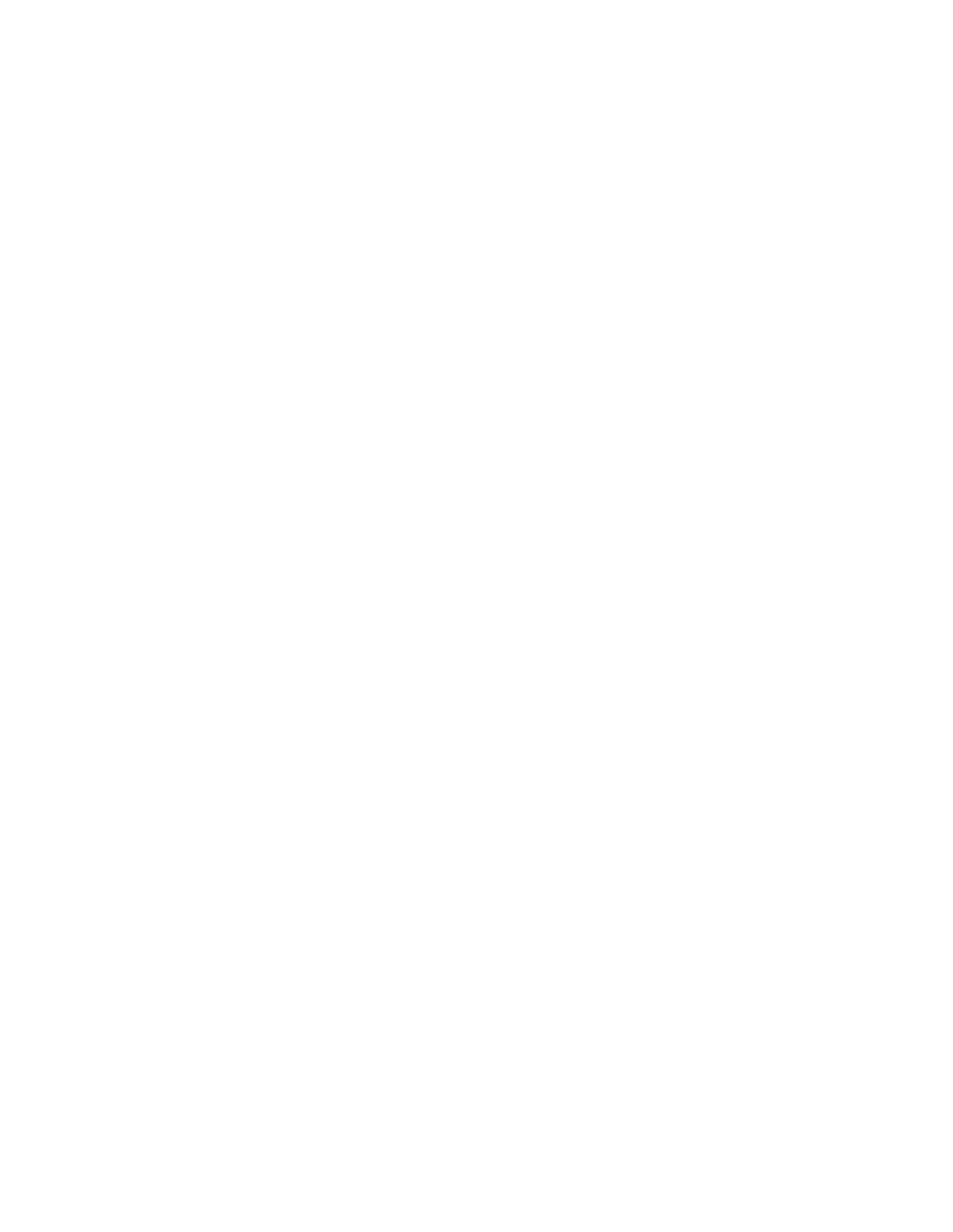# DROP

## ELECTRIC SAUNA HEATER Installation and operation manual

NB! The following instructions for electrical works must be carried out by a certified electrician.

NB! We strongly recommend a specialist to lay the stones on the heater. NB! This appliance is not intended for use by persons (including children) with reduced physical, sensory or mental capabilities, or lack of experience and knowledge, unless they have been given supervision or instruction concerning use of the appliance by a person responsible for their safety.

NB! Children should be supervised to ensure that they do not play with the appliance.

NB! The installation instructions for appliances for public saunas that do not have a timer shall state that a pilot lamp showing that the heater is switched on is to be installed in the attendant's room. The previously provided manual does not contain this information.

**-** Construction of the construction of the hold and similar electrical appliances. Safety. Part 2-53: Particular requirements for sauna heating appliances and infrared cabins". The product must be installed as a complete set. The HUUM DROP electric sauna heater delivery set contains:

- electric heater:
- 
- installation and operation manual for the electric heater;<br>the 9 kW DROP sauna heater set includes a heat guiding device

NB! The electric heater requires a control panel and stones.

**ENG**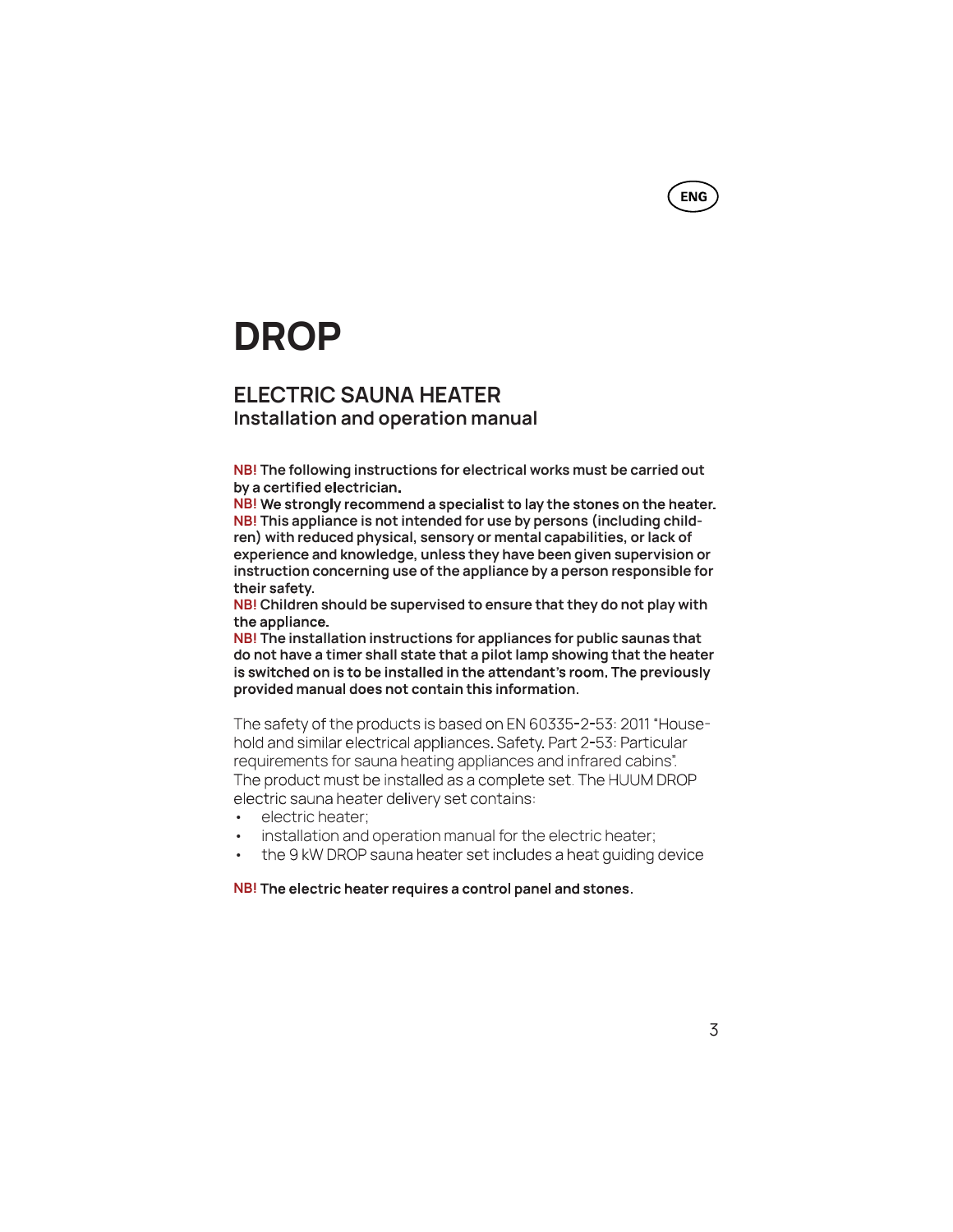

# THINGS TO CHECK BEFORE INSTALLATION

- Does the output (kW) match the volume (ft $3/m^3$ ) of the sauna<br>room? See Table 2-3.<br>• In case there are any uninsulated brick, tile or glass walls in the
- sauna room, an additional volume of 53 ft<sup>3</sup> (1,5 m<sup>3</sup>) should be added to the sauna room for each such square meter of the wall.
- The suitable output of the heater will be determined based on Table 2-3.
- The producer's warranty guarantee is invalid if the heater and sauna room have been dimensioned incorrectly!
- Minimal safe distances between the sauna room's ceiling and walls in view of installing the electric heater are listed in Table 1.

# INSTALLATION

### Positioning the heater

- The heater must be positioned in such a way that there is a safe distance between flammable materials and the external surfaces of the heater. See Figure.
- In installing the heater, it must be prevented that people could have physical contact with the heater or that other dangerous
- situations could emerge during the heating process.<br>Remove the protective film from the steel plate behind the<br>heater.
- The method of mounting the heater must guarantee that it remains securely on the wall. The full weight of 143.3 lb (65 kg)
- should be considered upon installing the heater on the wall.<br>• The input of the power cable is located 2,6" (6.5 cm) to the left of<br>the centre of the heater and 3" (8 cm) from the lower edge when<br>looking from the front.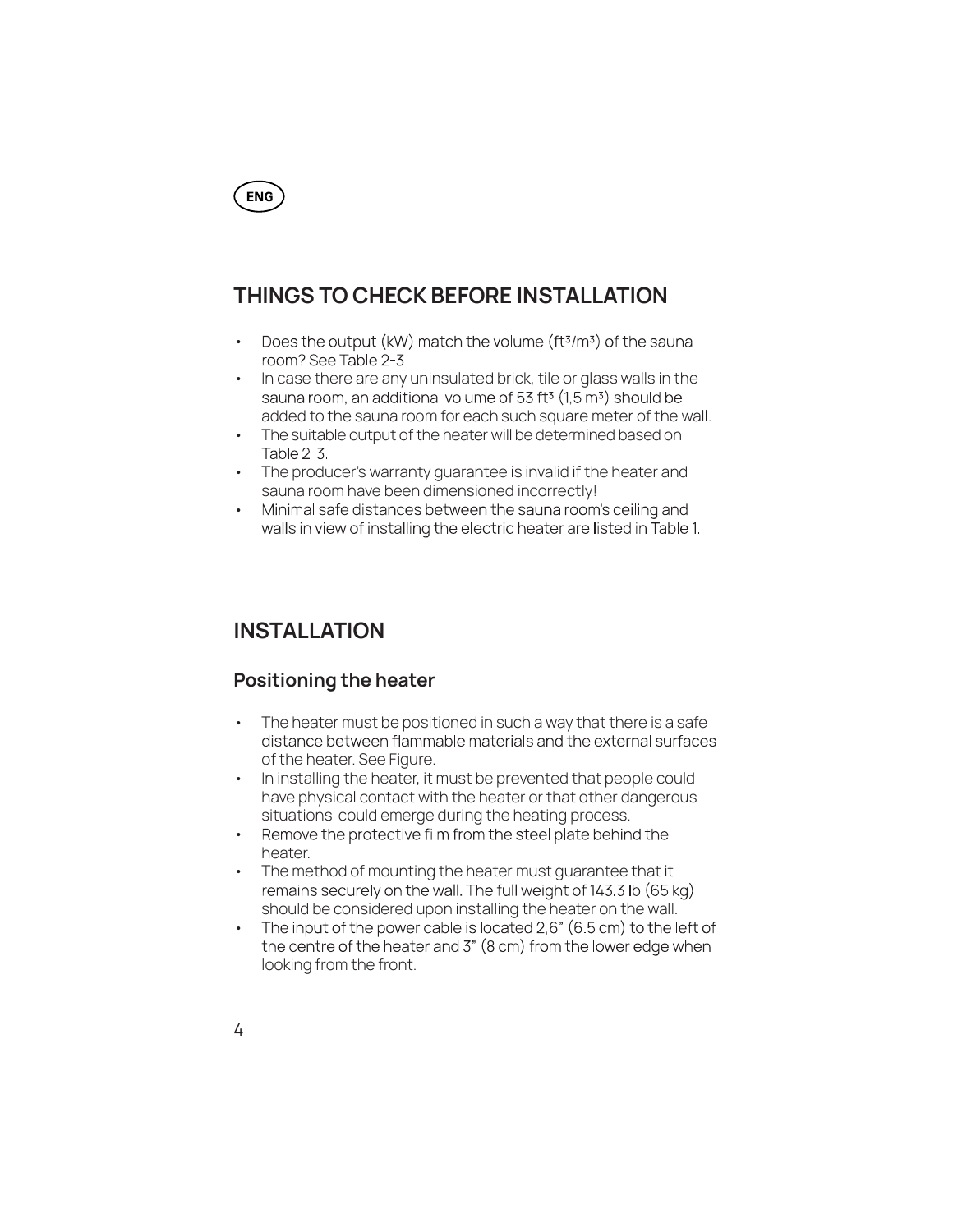**ENG** 

| Table 1           | A                   | B         | C         | D        | Е         | MIN gap             |
|-------------------|---------------------|-----------|-----------|----------|-----------|---------------------|
| DROP 4            | 4 in                | 23.3 in   | 17.1 in   | 6.7 in   | $12.2$ in | 47.3 in             |
|                   | 100 mm              | 590 mm    | 435 mm    | 170 mm   | 310 mm    | 1200 mm             |
| DROP <sub>6</sub> | 4.8 in              | 24.8 in   | 17.9 in   | 7.5 in   | $12.2$ in | 47.3 in             |
|                   | 120 mm              | 630 mm    | 455 mm    | 190 mm   | 310 mm    | 1200 mm             |
| <b>DROP 7.5</b>   | 5.3 in              | 25.9 in   | 18.5 in   | 8.1 in   | $12.2$ in | 47.3 in1            |
|                   | $135 \,\mathrm{mm}$ | 660 mm    | 470 mm    | 205 mm   | 310 mm    | $200 \,\mathrm{mm}$ |
| DROP <sub>9</sub> | 5.9 <sub>in</sub>   | $27.2$ in | $19.1$ in | 8.7 in   | $12.2$ in | 47.3 in             |
|                   | 150 mm              | 690 mm    | 485 mm    | $220$ mm | 310 mm    | 1200 mm             |



## Connecting the heater to the power supply

- A method to disconnect all poles from the mains (a circuit<br>breaker) must be installed on the power circuit before the sauna<br>controller.
- Only a certified electrician is allowed to connect the heater to the<br>power supply.<br>• The power cable of the heater must meet the requirements of UL<br>62 in US and CSA 49 in Canada.<br>• The maximum current intensity in the cr
- 
- 
-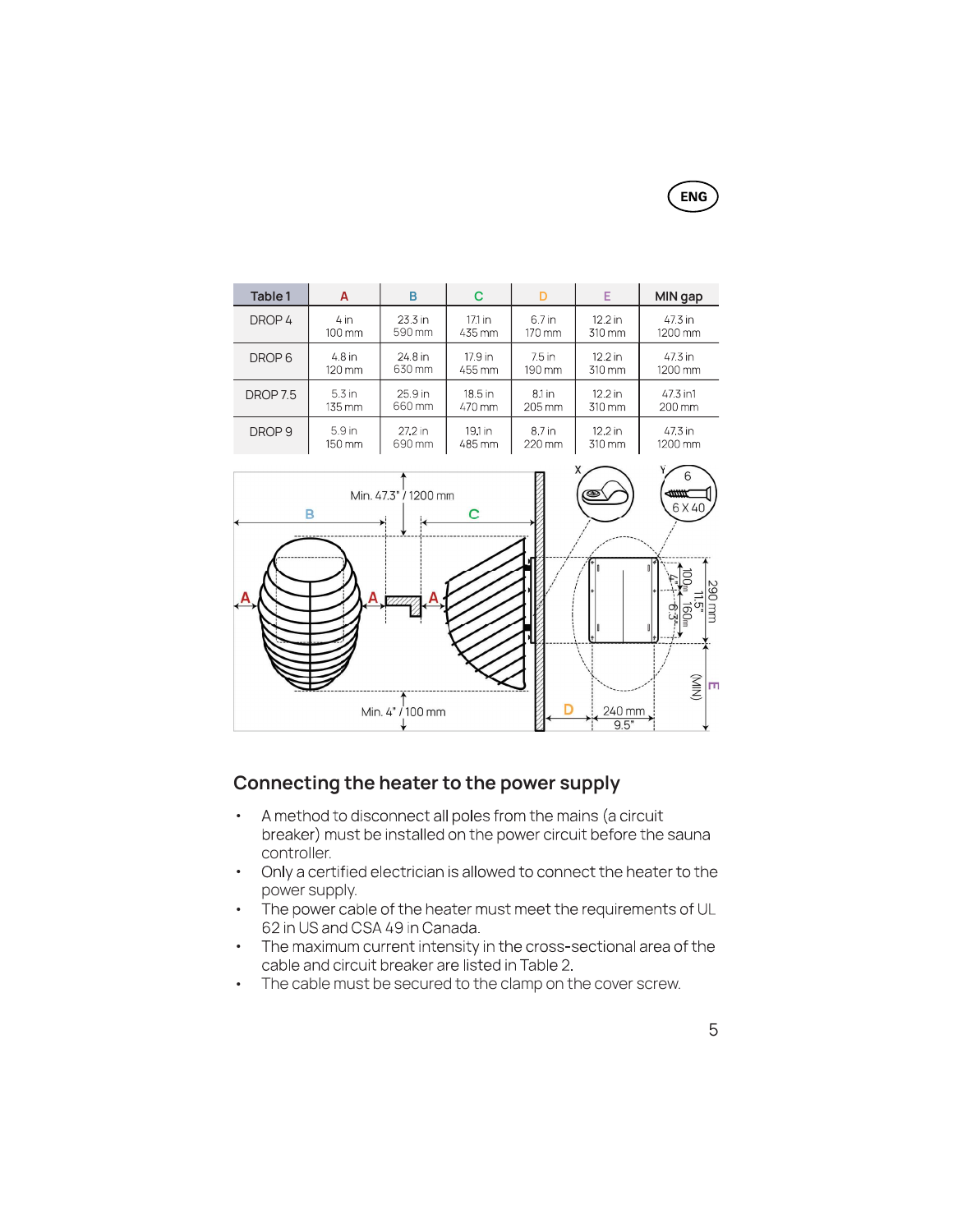# **ENG**

| Table 2           | <b>Output</b><br>$kW(240V)$ | Room                                                   | Amps<br>A | <b>Circuit Breaker</b><br>A | <b>Wire Size</b><br><b>AWG</b> |
|-------------------|-----------------------------|--------------------------------------------------------|-----------|-----------------------------|--------------------------------|
| DROP 4.5          | 4.5                         | 106-247 ft <sup>3</sup><br>$3 - 7 m3$                  | 18.75     | 30                          | 10                             |
| DROP <sub>6</sub> | 6                           | 177-353 ft3<br>$5 - 10$ m <sup>3</sup>                 | 25        | 30                          | 10                             |
| DROP 7.5          | 7.5                         | $247 - 424$ ft <sup>3</sup><br>$7 - 12$ m <sup>3</sup> | 31.25     | 40                          | 8                              |
| DROP <sub>9</sub> | 9                           | 282-530 ft <sup>3</sup><br>$8 - 15$ m <sup>3</sup>     | 37.5      | 50                          | 8                              |

| Table 3             | Output<br>kW (208V) | Room                                                 | Amps<br>A | <b>Circuit Breaker</b><br>А | <b>Wire Size</b><br><b>AWG</b> |
|---------------------|---------------------|------------------------------------------------------|-----------|-----------------------------|--------------------------------|
| DROP <sub>4.5</sub> | 3.4                 | 88-194 ft <sup>3</sup><br>$2.5 - 5.5$ m <sup>3</sup> | 16.35     | 20                          | 12                             |
| DROP <sub>6</sub>   | 45                  | 141-282 ft3<br>$4 - 8 m3$                            | 21.63     | 30                          | 10                             |
| DROP 7.5            | 5.6                 | 176-318 ft3<br>$5 - 9$ m <sup>3</sup>                | 26.92     | 30                          | 10                             |
| DROP <sub>9</sub>   | 6.75                | $211 - 388$ ft <sup>3</sup><br>$6 - 11 \text{ m}^3$  | 32.45     | 40                          | 8                              |

NB! It is forbidden to use a non-heat-resistant cable with PVC isolation<br>as the power cable. The joint box must be waterproof and it must be located up to 19.7 in (50 cm) from the floor

- 
- Open the cover of the heater's electrical box.<br>• Attach the power cable on the terminal block according to the<br>circuit diagram.<br>• Close the cover.<br>• Fix the cable on the output with a cable strap.<br>• Install the heater on
- 
- 
-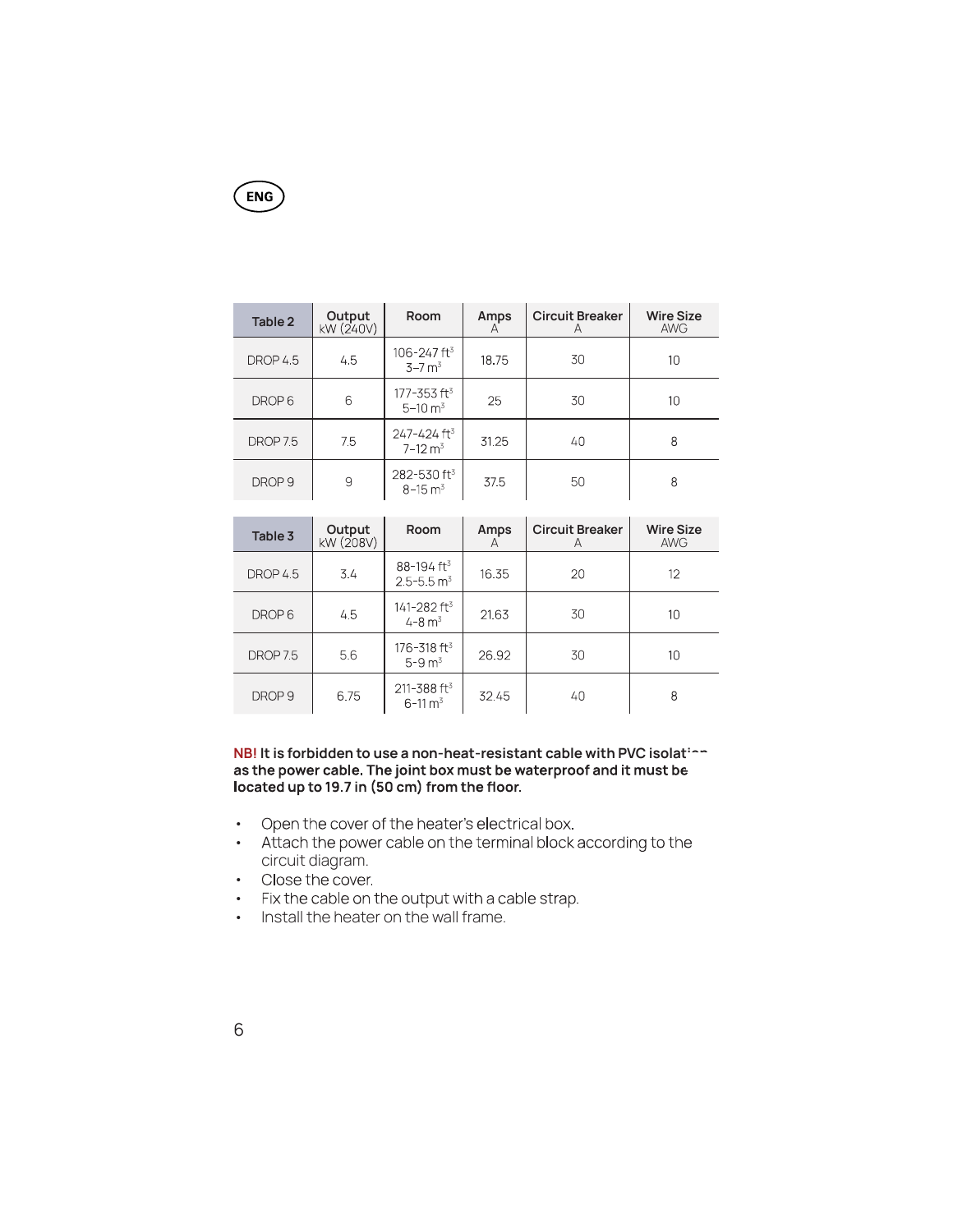**ENG** 



# **Fitting the stones**

Upon stacking the stones, one should monitor that the heating elements are not bent and that there is a sufficient air circulation around the heater elements.

- Stack the stones sparsely between the heating elements. When the stones have been stacked too close to each other, the heating elements may overheat (= shorter useful life) and slow the heating of
- 
- the sauna.<br>• Stones with a diameter of 2-4 in (5-10 cm) are suitable for the<br>heater.<br>• The stones on the external surface of the heater must not be visible.<br>• The external surface of the stone container must be stacked ful
- 
- not be visible.<br>• Using ceramic stones in the DROP heater is allowed upon the<br>user's responsibility.

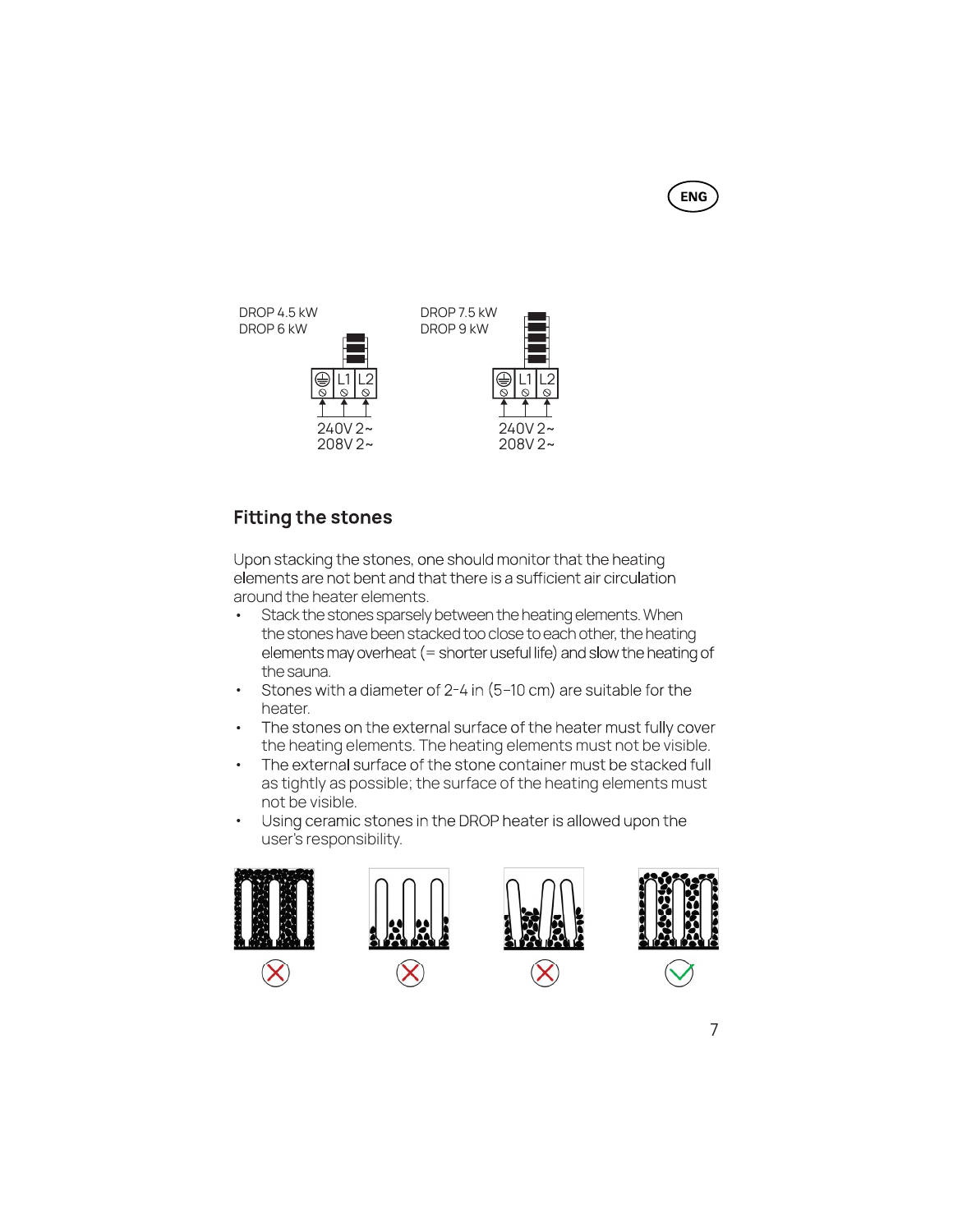

#### ATTENTION!

A TOO SPARSELY FILLED STONE CONTAINER CAUSES FIRE HAZARD!

#### NB! We strongly recommend a specialist to lay the stones on the heater.

Before switching the heater on, the insulation resistance might prove to be lower than the standard.

The reason for that is the moisture seeped into the insulating layer during storage in the warehouse and transportation. The moisture evaporates in 1-2 hours of heating the electric heater.

#### Controlling the heater

The output of the heater must remain in the interval determined by the control panel's producer. Product other than those for installation in public saunas, shall be provided with a timer. For appliances for use in blocks of flats, hotels and similar locations, the operating period of the sauna heater shall be limited to 12 h with a minimum rest period of 6 h before any automatic restarting. For other appliances, the operating period of the timer shall be limited to 6 h, automatic restarting not being allowed.

NB! Installing the heater closer to flammable constructions than at the distance of the minimal required protection belt may cause fire hazard.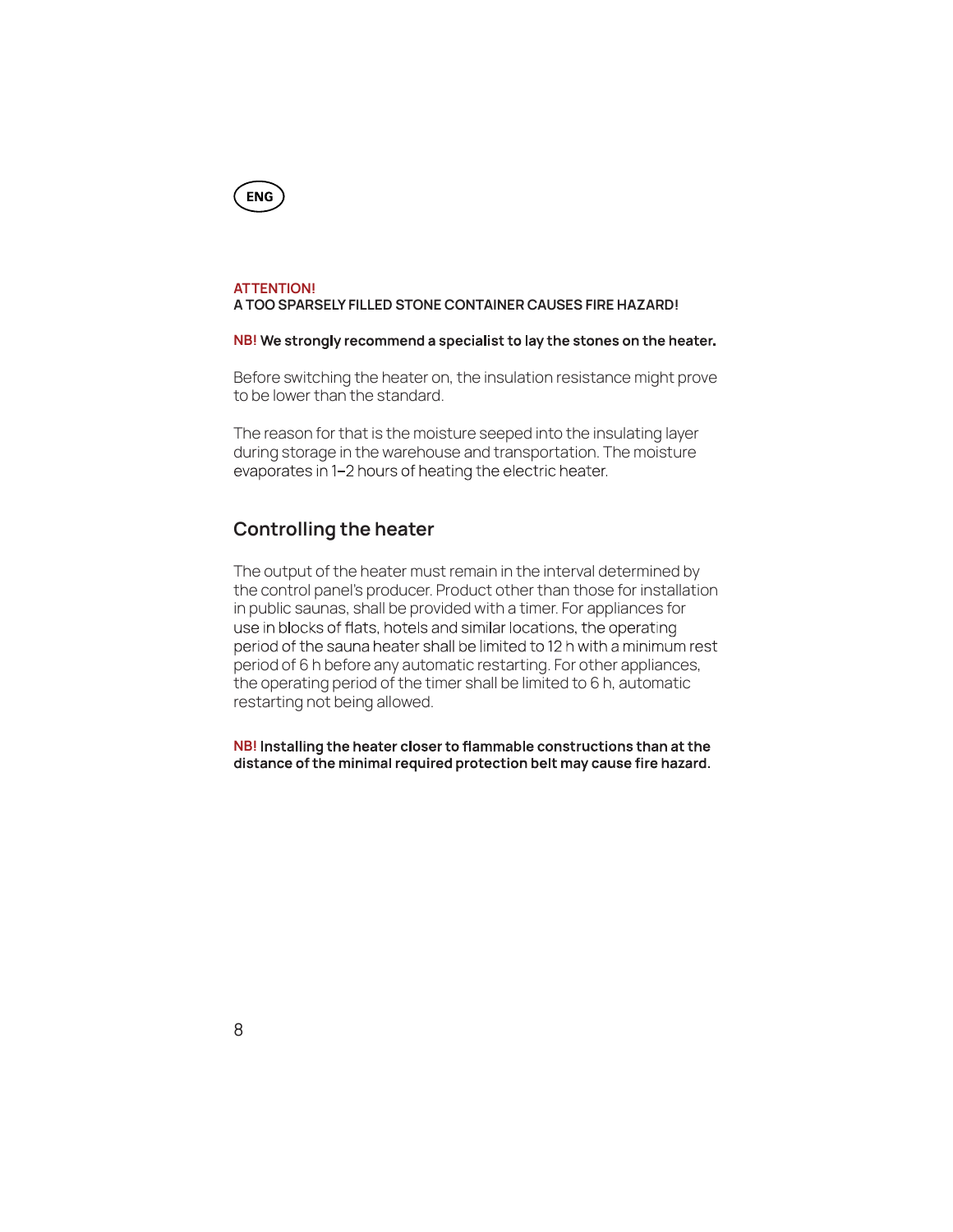# SAUNA ROOM

#### Wall materials and insulating the sauna room

In a sauna with electric heating, all massive heat accumulating wall surfaces (brick, glass brick, rendering etc.) must be insulated to use the electric heater with a regular output.

#### The following sauna wall and ceiling construction is considered to be sufficiently insulated:

- 
- 
- a carefully installed insulation wool layer of 4 in, minimum 2 in<br>
(100 mm, min. 50 mm)<br>
 the construction is damp proofed with taped aluminium paper or<br>
other reflective material<br>
 there is a 0.4 in (10 mm) air gap be
- 
- 

In order to use the heater with a regular output, it would be practical to bring the ceiling of the sauna lower regular 83 - 91 in, min. height of sauna room 75 in (2100-2300 mm, min. height of sauna room 1900 mm) so that the volume of the sauna room diminishes. The ceiling is insulated with an insulation layer at least 4 in (100 mm) thick and boarded according to the method described above.

Wood should be used to cover internal surfaces; an exception may be made for heat resistant walls in the vicinity of the heater.

#### ATTENTION! Insulating the heat barrier has to be approved by the fire inspector. Insulating flues in use is forbidden!

NB! Covering the walls or floor with light protective material, for example, mineral tiles that are installed directly on the surface of the walls or ceiling might cause the dangerous overheating of the wall or ceiling material.

**ENG**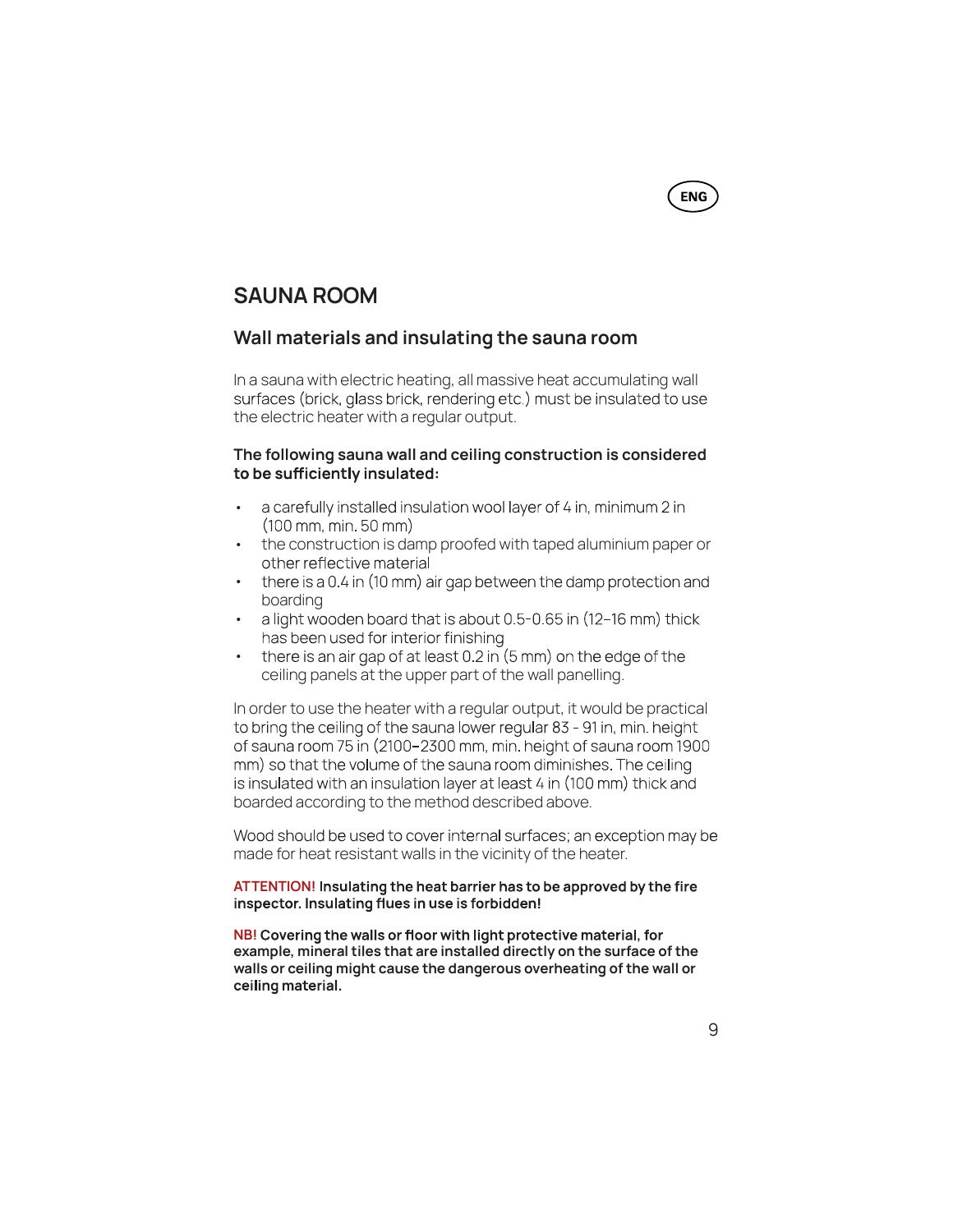

#### Darkening of the sauna room walls

Due to heat, the wood material in the sauna room darkens in time. If you use wood protection products, you may notice that the wall above the heater darkens before long. The darkening process is also caused by the fine stone dust, breaking away from the heater stones and lifted up by the airflow. If you follow the producer's instructions upon installing the heater, the flammable materials in the sauna room will not heat to a dangerous level. The highest allowed temperature for the wall and ceiling surfaces is  $284 \text{ °F}$  (140 °C).

#### Floor of the sauna room

The heater stones in use crumble due to temperature changes. The pieces and pebbles breaking away from the heater stones are washed on the sauna's floor with the steam-making water. Hot stone parts may damage plastic flooring under and near the heater.

Heater stone particles and sprays from the steam-making water (e.g., with iron content) may absorb into the light joints of a tile floor. In order to avoid aesthetic damage (caused by the reasons mentioned above), ceramic tiles and dark joint filler should be used under and around the heater.

#### Ventilation of the sauna

In order to assure a sufficient oxygen supply and fresh air, the sauna's ventilation must be as efficient as possible. It is advisable to direct the fresh air into the sauna room from above the heater stones. As an alternative, the fresh air may be directed in from under the heater.

The air inlet must be equipped with an adjustable valve. The exhaust valve must be installed in the opposite wall from the heater at least

7.9 in (20 cm) above the inlet valve.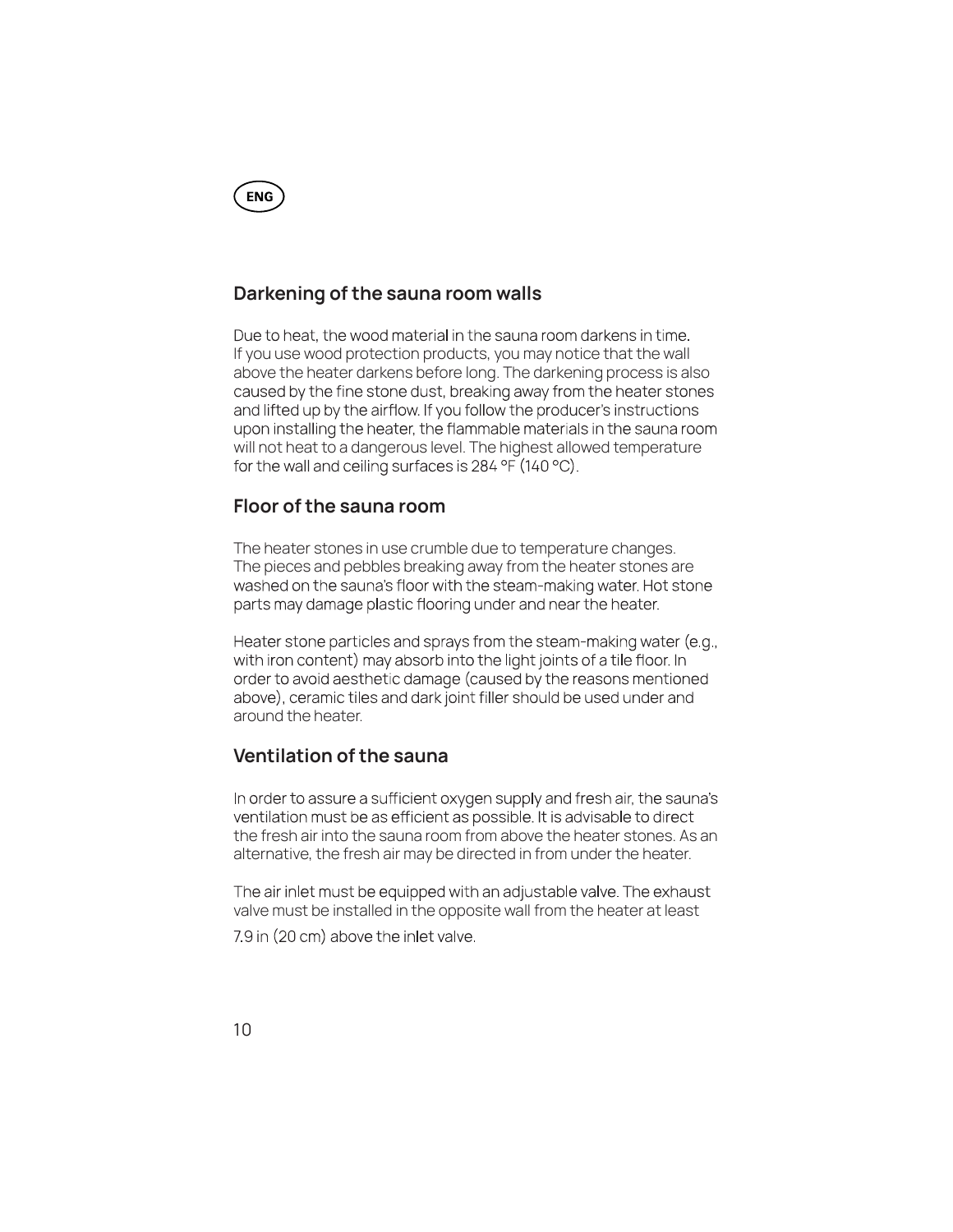# WARNING!

- Before turning on the electric heater, always check the sauna
- 
- 
- 
- room and heater.<br>• The heater may be used only when it has bee<br>with stones.<br>• Do not cover the heater-this causes fire haz<br>• Do not touch a working heater, it causes burn<br>• Ventilating the sauna room incorrectly may d<br>much
- 
- 
- 
- Sauna doors must always open outward.
- 
- 
- Do not use the sauna for any other purpose than it is me<br>used.<br>• Do not install more than one heater in the sauna room.<br>• Undiluted sauna essences etc. may ignite when poured<br>on the stones.<br>• Do not leave small children
- 
- 
- 
- 
- The product's warranty guarantee does not extend to heating<br>elements.

**ENG**